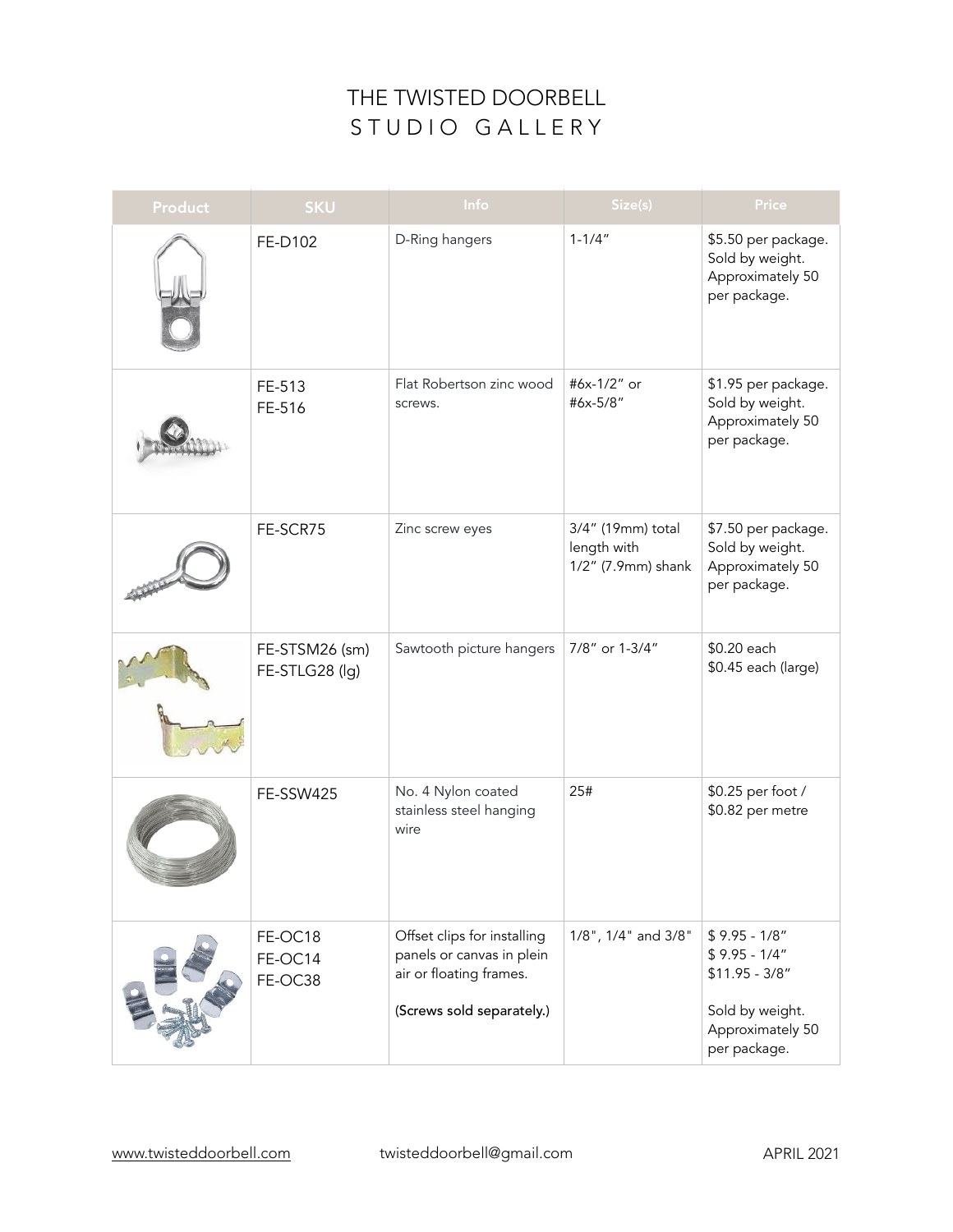| <b>Product</b> | <b>SKU</b>                       | Info                                                                                                                                                     | Size(s)                                                                                                                                    | Price                                                                      |
|----------------|----------------------------------|----------------------------------------------------------------------------------------------------------------------------------------------------------|--------------------------------------------------------------------------------------------------------------------------------------------|----------------------------------------------------------------------------|
|                | FE-PH30                          | Conventional picture<br>hooks (includes nails)                                                                                                           | Large                                                                                                                                      | \$6.50 per package.<br>Sold by weight.<br>Approximately 50<br>per package. |
|                | FE-552 (small)<br>FE-551 (large) | Silicone bumpers. Keeps<br>pictures straight and<br>allows air to circulate<br>behind artwork.                                                           | 9.5mm<br>12.7mm                                                                                                                            | SMALL:<br>\$5.00 per sheet of<br>48<br>LARGE: \$7.00 per<br>sheet of 50    |
|                | FE-EP19A                         | <b>ESSENTIALS PACK A</b><br>2 d-rings<br>2 wood screws<br>2' - 25# nylon coated s/s<br>hanging wire<br>2 silicone bumpers (small)<br>1 picture hook      | Each pack contains<br>enough hardware<br>for one frame (up to<br>$11'' \times 14'$ ).                                                      | \$2.50 each                                                                |
|                | FE-EP19B                         | <b>ESSENTIALS PACK B</b><br>1 nailless sawtooth hook<br>(small or large available)<br>2 silicone bumpers (small)<br>1 picture hook                       | Each pack contains<br>enough hardware<br>for one frame (up to<br>$11'' \times 14'$                                                         | \$1.50                                                                     |
|                | FE-EP19C                         | <b>ESSENTIALS PACK C</b><br>4 offset hooks<br>8 wood screws<br>2' - 25# nylon coated s/s<br>hanging wire<br>2 silicone bumpers (small)<br>1 picture hook | Each pack contains<br>enough hardware<br>for one frame (up to<br>$11'' \times 14'$ ).<br>Excellent for plein<br>air or floating<br>frames! | \$3.50                                                                     |
|                | FE-EP19D                         | <b>ESSENTIALS PACK D</b><br>2 screw eyes<br>2' - 25# nylon coated s/s<br>hanging wire<br>2 silicone bumpers (small)<br>1 picture hook                    | Each pack contains<br>enough hardware<br>for one frame (up to<br>$11'' \times 14'$ ).                                                      | \$2.75 each                                                                |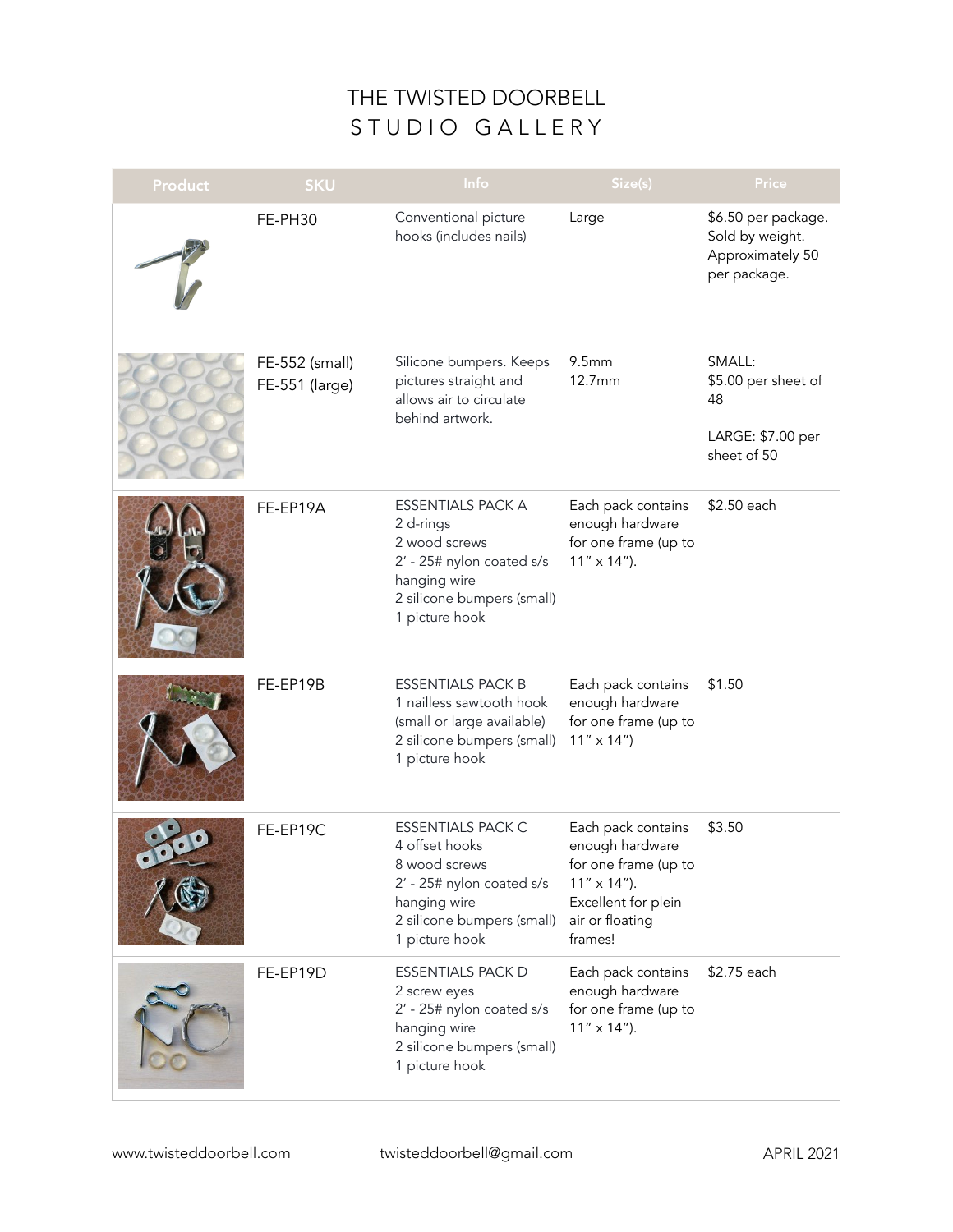| <b>Product</b>                      | <b>SKU</b>             | Info                                                                                                                                                                                  | Size(s)                                                                                                                                             | Price                                                                                                                                                    |
|-------------------------------------|------------------------|---------------------------------------------------------------------------------------------------------------------------------------------------------------------------------------|-----------------------------------------------------------------------------------------------------------------------------------------------------|----------------------------------------------------------------------------------------------------------------------------------------------------------|
|                                     | RBG3<br>RBG6           | High quality gallery<br>depth cradled Russian<br>birch panels. Use as a<br>substrate for encaustic,<br>oil and acrylic painting,<br>even fibre art. Non-<br>gessoed. Sanded.          | 3mm or 6mm panel<br>on 1-5/8" gallery<br>cradle. [Extra deep<br>cradles now<br>available upon<br>request (up to<br>3.0") for additional<br>charge.] | Call for pricing.<br>Custom orders<br>available. No<br>minimum orders.<br>Free delivery on<br>orders over \$100<br>(before tax) in our<br>delivery area. |
| CRADUID BUSSIAN/BIRCH ARTIST PANELS | RBS3<br>RBS6           | High quality standard<br>depth cradle Russian<br>birch panels. Use as a<br>substrate for encaustic,<br>oil and acrylic painting,<br>even fibre art. Non-<br>gessoed. Sanded.          | 3mm or 6mm panel<br>on standard 7/8"<br>cradle.                                                                                                     | Call for pricing.<br>Custom orders<br>available. No<br>minimum orders.<br>Free delivery on<br>orders over \$100<br>(before tax) in our<br>delivery area. |
|                                     | RB <sub>3</sub><br>RB6 | High quality Russian birch<br>panels have so many uses<br>for artists! As a substrate<br>for encaustic, oil and<br>acrylic painting, even<br>fibre art. Non-gessoed.<br>Sanded.       | 3mm or 6mm                                                                                                                                          | Call for pricing.<br>Custom orders<br>available. No<br>minimum orders.<br>Free delivery on<br>orders over \$100<br>(before tax) in our<br>delivery area. |
| ch Pauels                           | RBF6                   | NEW! Floating Russian<br>birch panels have so<br>many uses for artists! As a<br>substrate for encaustic,<br>oil and acrylic painting,<br>even fibre art. Non-<br>gessoed. Sanded.     | 6mm panel only                                                                                                                                      | Call for pricing.<br>Custom orders<br>available. No<br>minimum orders.<br>Free delivery on<br>orders over \$100<br>(before tax) in our<br>delivery area. |
|                                     | RBG3-FK                | Our own Russian birch<br>gallery depth panel c/w<br>pine floating frame. Panel<br>unfinished. Frame<br>available in clear lacquer<br>or unfinished, ready to<br>paint. SOLD AS A KIT. |                                                                                                                                                     | Call for pricing.<br>Custom orders<br>available. No<br>minimum orders.<br>Free delivery on<br>orders over \$100<br>(before tax) in our<br>delivery area. |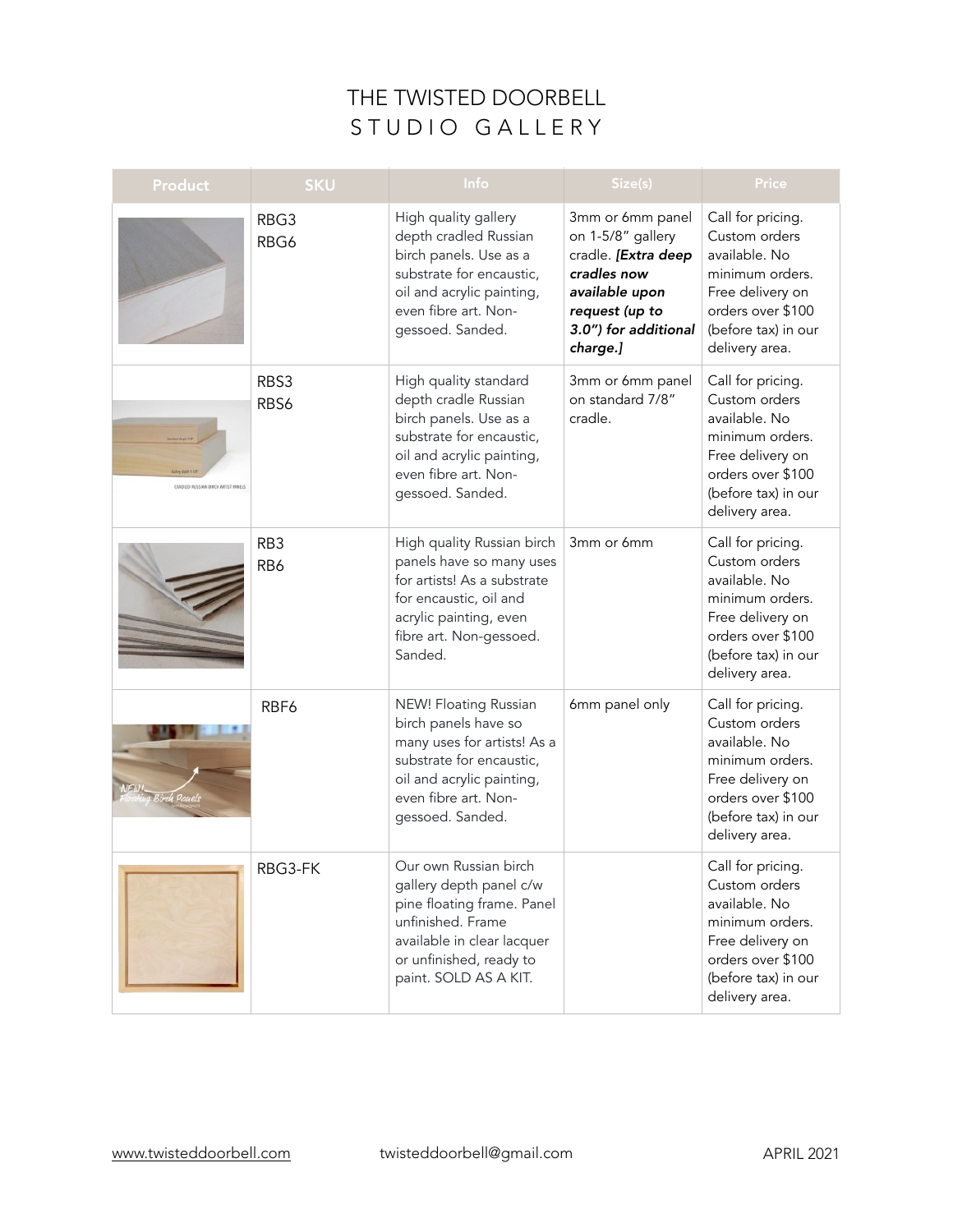| <b>Product</b> | <b>SKU</b>    | Info                                                                                                                                                                                                                                                  | Size(s)                                                      | Price                                                                                                                                                    |
|----------------|---------------|-------------------------------------------------------------------------------------------------------------------------------------------------------------------------------------------------------------------------------------------------------|--------------------------------------------------------------|----------------------------------------------------------------------------------------------------------------------------------------------------------|
|                | <b>RB-RUG</b> | Frame your hooked rugs<br>or fibre art with our own<br>Cradled Rug Panels.<br>Unfinished or clear<br>lacquer frame.<br>Hanging hardware sold<br>separately.                                                                                           | 1-1/2" cradle with<br>6mm Russian birch<br>panel.            | Call for pricing.<br>Custom orders<br>available. No<br>minimum orders.<br>Free delivery on<br>orders over \$100<br>(before tax) in our<br>delivery area. |
|                | FE-PBH14      | Paintbrush Holder:<br>Wood. Manufactured by<br>The Twisted Doorbell!<br>Holds approximately 14<br>brushes (not included).<br>Hole sizes can be<br>customized. Won't tip!                                                                              | $7''\times3''\times3''$                                      | \$32.00                                                                                                                                                  |
|                |               | Artist quality art supplies! The Twisted Doorbell<br>Studio Gallery offers preferred pricing to our<br>students and other local artists. Group orders<br>welcome.<br>Minimum shipping applies on orders under<br>\$200. Pick up available in Halifax. |                                                              | For more<br>information, please<br>contact us. Prices<br>on art supplies<br>subject to change<br>without notice.<br>Shipping/handling<br>may apply.      |
|                | FE-PPW0810    | 8x10" standard DIY<br>presentation package<br>includes white core mat,<br>sturdy 1/8" foamcore<br>backing and a clear<br>polybag for displaying<br>your work. Non-archival.                                                                           | 8x10" (opening size<br>$4-1/2$ " x 6-1/2" for<br>5x7 images) | \$3.00 each                                                                                                                                              |
|                | FE-SQ66       | 6x6" square mats with<br>manilla board backings.<br>3-3/4" square opening.<br>Ideal for 4" square<br>images. Non-archival. No<br>polybag.                                                                                                             | 6x6" (opening size<br>3-3/4" for 4 inch<br>square images)    | \$2.00 each                                                                                                                                              |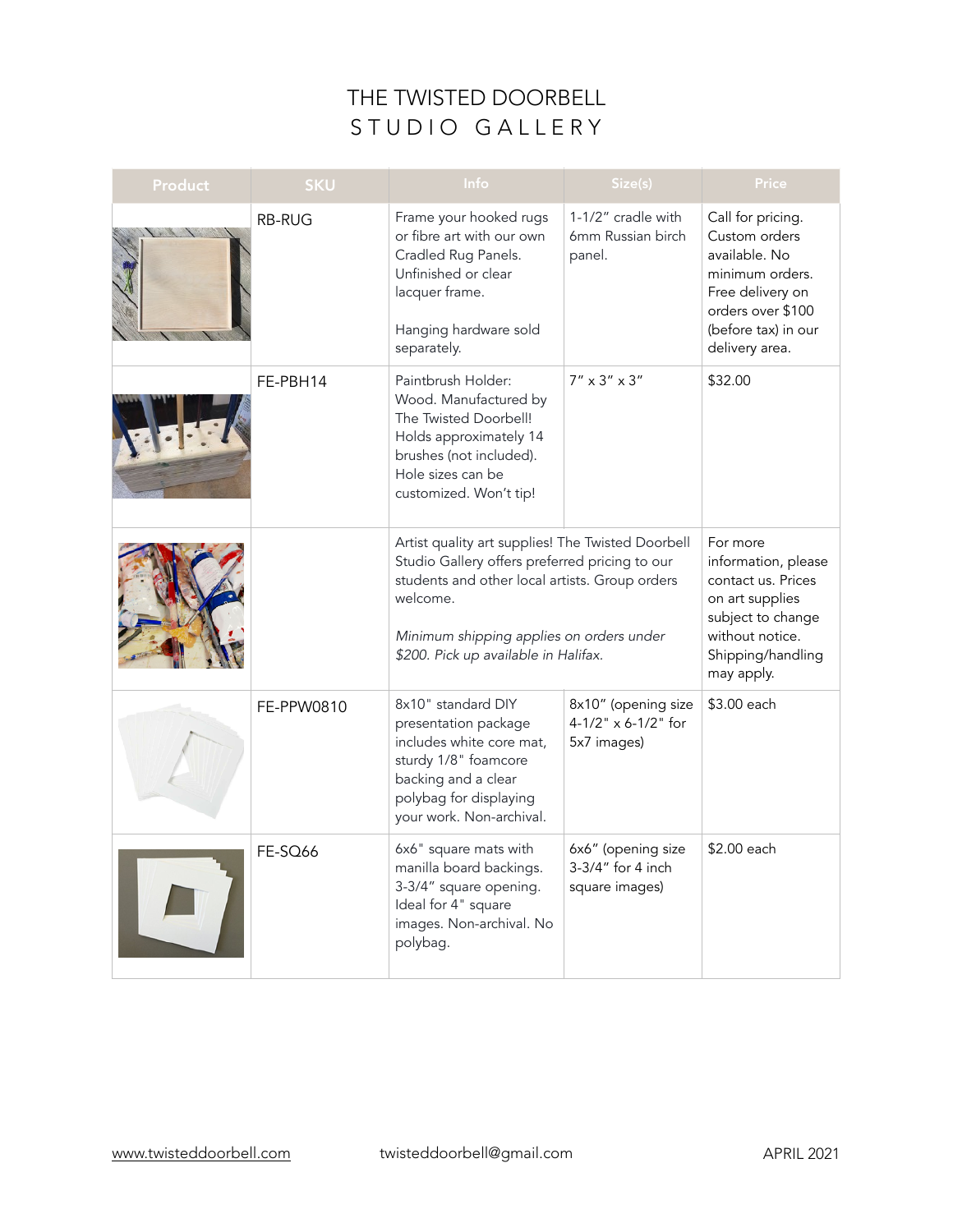| Product | <b>SKU</b>           | Info                                                                                                                                                                                     | Size(s)                                             | Price                                                                                                                                     |
|---------|----------------------|------------------------------------------------------------------------------------------------------------------------------------------------------------------------------------------|-----------------------------------------------------|-------------------------------------------------------------------------------------------------------------------------------------------|
|         | FE-YES04<br>FE-YES08 | Yes! Paste is an acid-free,<br>smooth flowing archival<br>adhesive. Low odour and<br>easy clean-up. Perfect<br>tester sizes!                                                             | 4 oz. or 8 oz.                                      | \$8 & \$16                                                                                                                                |
|         | FE-92460             | 3M® 924 is a medium-<br>tack ATG double-sided<br>tape. Ideal for bonding a<br>wide variety of materials<br>such as papers, wood,<br>foamboard, and plastics.                             | $1/2$ " width $\times$ 60<br>yards (13mm x 55<br>m) | \$9.25                                                                                                                                    |
|         | FE-S2000             | Framer's Tape: Archival<br>grade adhesive. For<br>hinging, mending,<br>mounting, repairing and<br>reinforcing artwork,<br>books and documents. 1"<br>x 60 yds                            | 1" width x 60 yards<br>(55m)                        | \$24.69                                                                                                                                   |
|         | FE-108<br>FE-110     | Linen Tape: Flexible<br>fabric tape with strong<br>adhesion to fabric, wood,<br>and paper. Ideal for<br>edging paintings on<br>canvas stretcher bar for a<br>clean, professional finish. | 1" and 2" wide x<br>36'                             | \$20.69<br>\$29.69                                                                                                                        |
|         | FE-RPFRAME           | Rough Hewn Spruce<br>Plein Air Frames<br>Rabbet depth<br>approximately 1/2"<br>Hanging hardware sold<br>separately                                                                       | 5x7, 8x10, 9x12,<br>11x14, 16x20                    | \$15-\$45<br>5x7 (and under) -<br>\$15.00<br>$6x8 - $20.00$<br>$8x10 - $22.50$<br>$9x12 - $26.25$<br>$11x14 - $31.25$<br>$16x20 - $45.00$ |
|         | FE-56810             | Professional Quality Plein<br>Air Frame<br>Colour/Finish: Hand<br>applied gold leaf finish<br>Frame Width: 3 1/4"<br>Rabbet Depth: 1/2"<br>Hanging hardware sold<br>separately           | 8x10 inches                                         | \$125.00                                                                                                                                  |